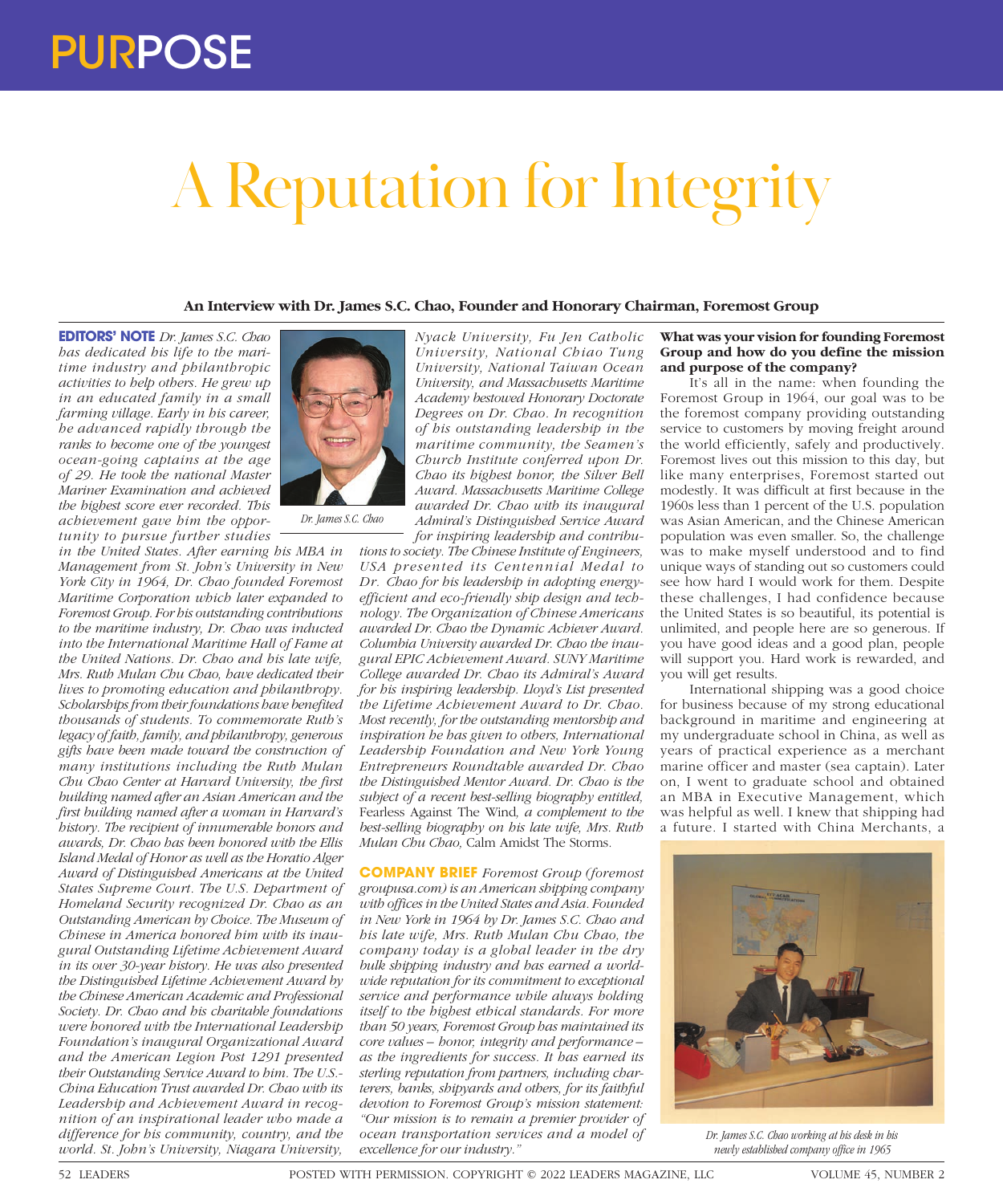governmental ocean shipping agency based in Taiwan, where I learned a lot and this experience provided me with a very good foundation. I also learned to think big from business leaders like Mr. C. T. Shen who founded Marine Transport Lines, Inc., one of the pioneer American shipping companies in the 1960s. At that time, most owners had only one or two ships; Marine Transport Lines had scores of ocean-going and also Great Lakes specialized bulk carriers. So when Foremost was created, we started step by step, always building a strong foundation for the future with bigger plans in mind. Things did not always go smoothly, but with the help of the Lord, we persevered through the many ups and downs of the business cycle. Those early experiences taught me that for a business leader, having first-hand knowledge and hands-on experience in your industry is a tremendous advantage.

# **How do you describe Foremost Group's culture and how important has it been to maintain culture as the company has grown in size and scale?**

We did not set out to create a corporate culture first, and then follow it. Rather, our culture evolved organically from the ground up. It was built around the spirit of Foremost and the values it practices every day: honesty, integrity and service. Foremost provides a service that is essential for the global economy: shipping the world's major dry bulk commodities like wheat, grain, iron ore and other basic necessities around the world. From a larger point of view, it's not just about us. If we do our jobs well, people can have the food they need to live and grow, and the basic materials they need to build economies, create jobs and generate prosperity for all. At its core, Foremost works for the public good.

Secondly, Foremost's business philosophy is to maximize the value it creates for its customers. We want our customers to grow together with us in size and value, so they will remember us and come back again. Following such, transactions must be mutually beneficial. This is not theoretical. It's a very pragmatic approach which has served the company well for more than 56 years. Even though the survival of the company is now assured, there is much more to do to increase growth and help society. That's the focus of the conversations I am having now with my colleagues and with my daughter, Angela Chao, who is leading the company as Chair and CEO. We need new thinking to face the new world of the 21st century.

# **What have been the keys to Foremost Group's strength and leadership in the industry and how do you define the Foremost Group difference?**

To become and remain a leader in such a demanding environment, Foremost Group is committed to providing consistent, exceptional service and performance. In addition, we are known for taking good care of our crews and, as a result, they are always there for us. We are also known for our ability to adapt quickly to unforeseen challenges and global market changes.



*Dr. James S.C. Chao, Mrs. Ruth Mulan Chu Chao, and Foremost Group Chair & CEO Ms. Angela Chao being welcomed by crew onboard a Foremost ship*

Beyond these basics, there are some very important, fundamental differences between Foremost and other companies. First, and most importantly, is our emphasis on integrity – and I really mean that: it's our most precious asset. Foremost would rather not earn a profit, or earn less profit, than lose its integrity. This is not altruism; it's an important

long-term advantage. Money can be earned any time, but a company cannot be profitable permanently or enjoy good relationships with its customers and earn repeat business unless it has integrity. At a time when so many companies and institutions are losing the public's trust, the value of having a reputation for integrity cannot be overstated.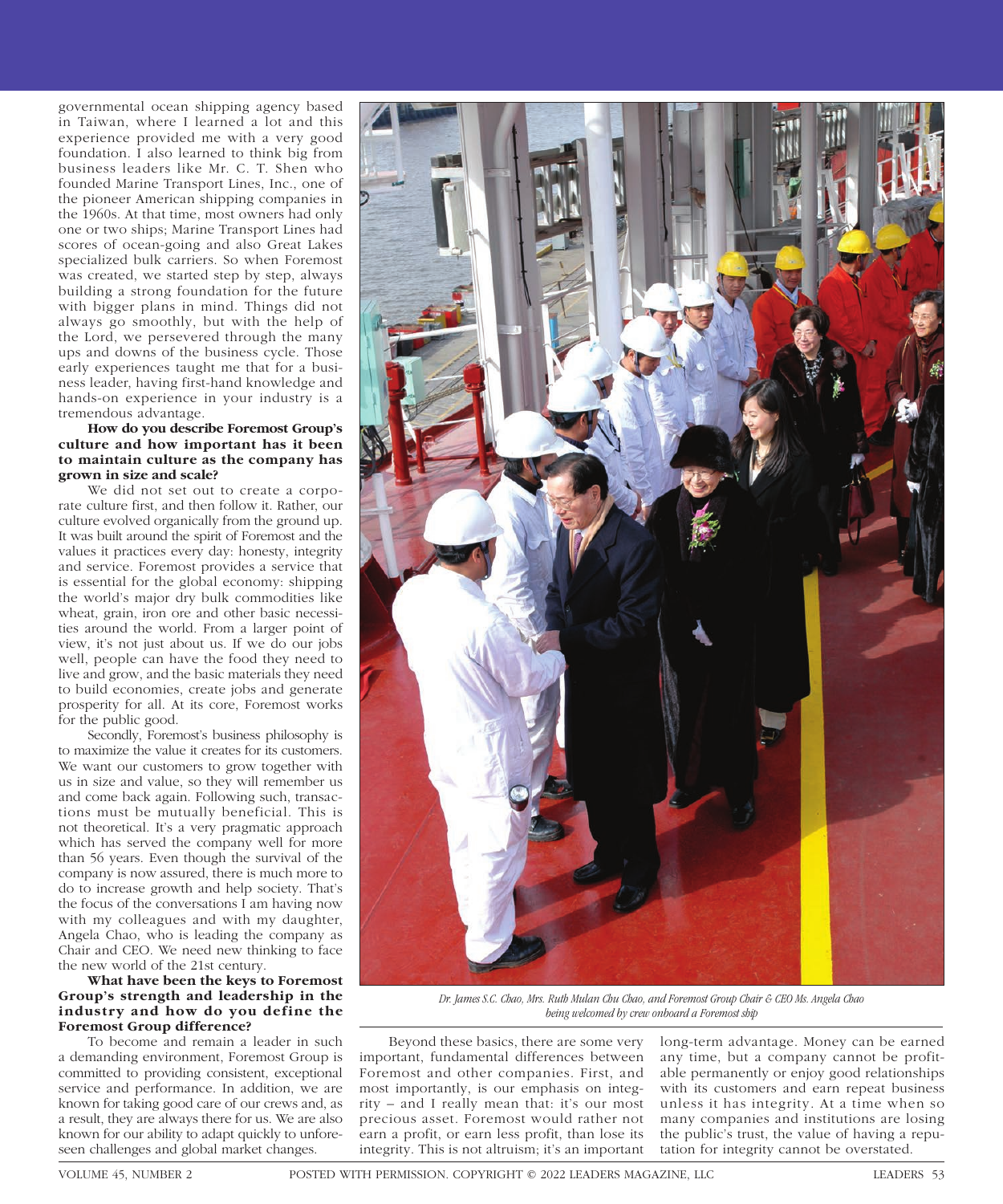**Foremost Group has a deep commitment to having environmentally friendly designs and technology in its fleet. Will you discuss this commitment and Foremost Group's long history of supporting the environment and sustainability?**

Candidly, these are just new words for something Foremost Group has been doing from the very beginning, which is being a good

corporate citizen that helps protect the marine environment. For example, many years ago – way before other operators – we installed special equipment and features on our fleet to dispose of all the onboard garbage and trash, unlike many others who just toss these items overboard into the ocean. It's one of the reasons why our crews have such long tenure and loyalty – they are proud of our values and want



of the reasons why my late wife, who came *Dr. James S.C. Chao with his youngest and sixth daughter, Chair & CEO of Foremost Group, Angela Chao*

to work for a company that is serious about its responsibilities.

In carrying forward this tradition, Foremost has embraced many new environmental technologies. For example, our fleet has some of the world's largest and most eco-friendly bulk carriers in the world. That's possible because we exclusively operate ships that are built new and to our own specifications. We do not operate used, second-hand ships. The average age of our fleet has been maintained at less than five years old. This is quite an achievement that is especially challenging to execute for private companies, and it's one more example of Foremost's commitment to keeping up with the latest environmentally friendly designs.

We believe our actions demonstrate that it is both possible and good business to provide exceptional service with technology that protects the marine environment.

**You devote your time and resources to many philanthropic causes. What has made this work so important to you and how do you decide where to focus your philanthropic efforts?**

My family – and this includes our Foremost family – takes great joy in promoting philanthropy, especially with educational opportunities. This is only natural because of the key role education has played in my own life, in the life of my late wife, Ruth Mulan Chu Chao, and in the lives of our six daughters. The goal of our philanthropy is to help cultivate the next generation of global leaders by giving talented young people access to a high-quality education that they could not otherwise afford.

Supporting education is especially meaningful for me, because my father, Mr. Yiren Chao, was a teacher who became a well-known advocate for rural education in China. I came from a very humble, modest family and grew up in a small rural farm village in China. Fortunately for me, my parents were very farsighted, even though life was difficult for them. They endured three wars in their lifetimes, as well as famine and natural disasters. Yet my father persevered, and established schools throughout rural China. He taught village children, and me, to study hard and learn well so that we could have a future and help others. He and my mother saved every penny to send me to school, making it possible for me to attend middle school in Jiading county, and then college in Shanghai. I also earned a fully paid college Fellowship from the government covering all expenses, including tuition, boarding fees, plus some extra living expenses. I really appreciated this assistance which enabled me to be able to associate with my schoolmates who came from much wealthier families. The Fellowships were based not only on need, but on academic excellence. I was not at the very top academically, but I was a good athlete and a good student because my father taught me what to focus on in my lessons. I finished college as part of a very wellknown, highly respected Fellowship program. This was not only a professional advantage, but a personal one as well. I believe it's one